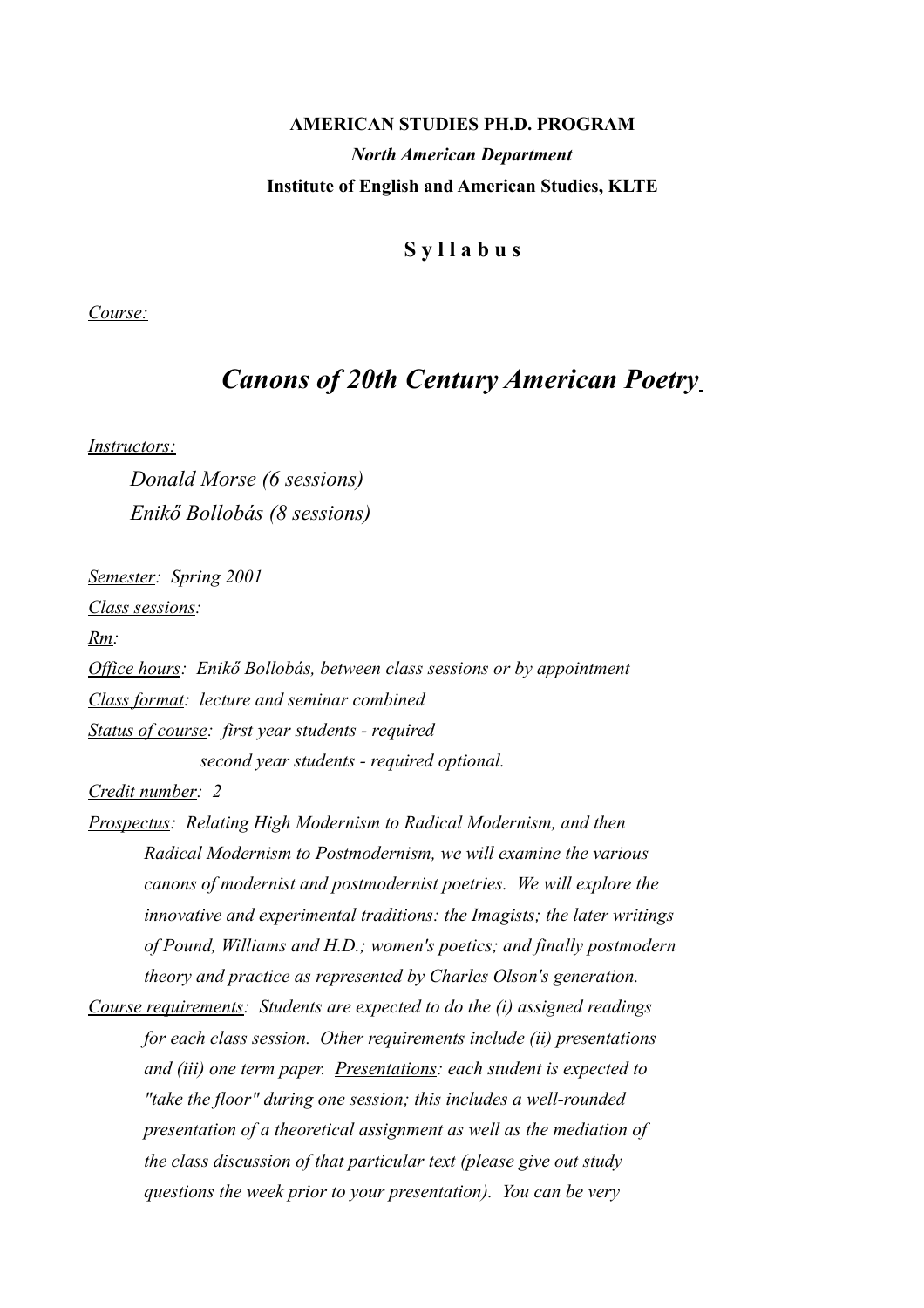*creative and imaginative here. Term papers: are due April 30 to Enikő Bollobás.*

*Your paper should be an issue paper developing one of the issues we discussed in class. You can also write on one particular author but -- again -- from the point of view of a specific issue (like the two traditions of modernism, visuality, postmodern lineages, ect.). You are expected to use (argue with, refer to, quote from) at least 12 of the essays on our reading list. Length: b. 15,000-20,000 ch.*

*Grading: Grades shall be based on (i) class participation, (ii) presentations and (iii) the term paper.*

*All required readings (poems as well as essays) have been collected in a packet . Students are advised to bring the packets to class.*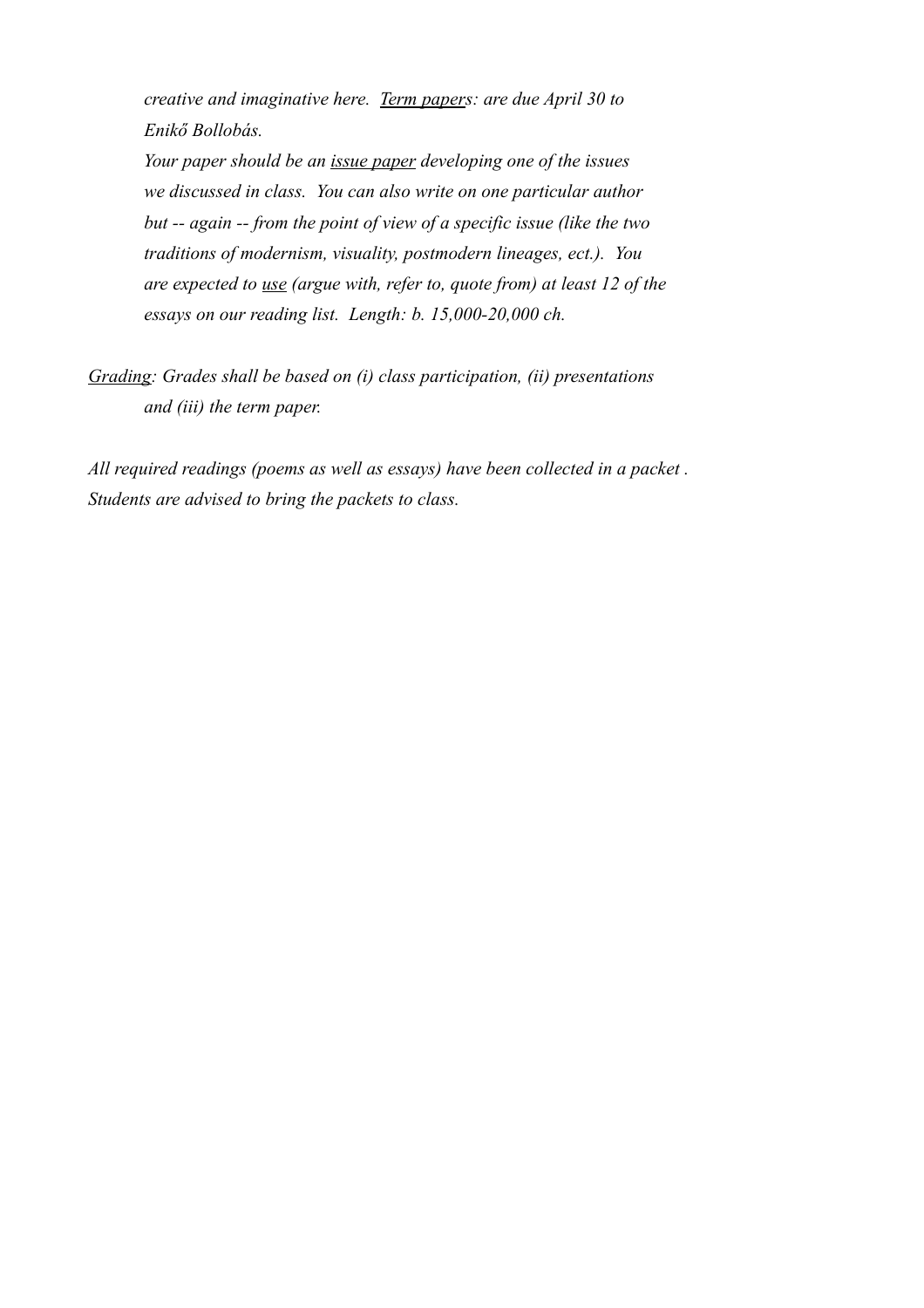### **SCHEDULE OF TOPICS AND ASSIGNMENTS**

### **March 9**

## **I The Modernist Canons**

### **1 Imagism**

### **Poems**:

T. E. Hulme, "Autumn," "Conversion"

F. S. Flint, "The Swan"

Ezra Pound, "In a Station of the Metro," "L'art, 1910," "Alba," "Gentildonna," "Doria," "The Jewel Stairs' Grievance," "Liu Ch'e," "A Girl," "The Return," "Li Po," "Pagani's, November 8," "Ts'ai Chi'h," "The Tea Shop" H. D., "Oread," "Epigram," "The Pool," "Sea Rose," "Helen" William Carlos Williams, "The Red Wheelbarrow," "The Locust Tree in Flower" (2 versions), "Poem," "Queen-Ann's-Lace," "Portrait of a Lady" Amy Lowell, "Wind and Silver," "A Decade," "The Pond," "A Lover," "Meditation," "A Year Passes"

### **Essays:**

Ezra Pound, "A Retrospect" David Perkins, "Imagism" Charles Bernstein, "Words and Pictures" Marjorie Perloff, "Unreal Cities" Marjorie Perloff, "The Contemporary of Our Grandchildren: Ezra Pound and ...

#### **2 Ezra Pound**

**Poems**: "A Villanaud for This Yule," "Portrait d'une femme," "A Pact," "The River-Merchant's Wife: A Letter," "Canto I," "Canto LXXXI" **Essay**: Albert Gelpi, "Ezra Pound: Between Kung and Eleusis"

## **March 16**

# **3 William Carlos Williams**

**Poems**: "By the road to the contagious hospital," "The Poet of Flowers," "The Rose," "The Red Wheelbarrow," "The Locust Tree in Flower," "At the Faucet of June," "The Descent," "The Sparrow: For My Father," "Young Sycamore"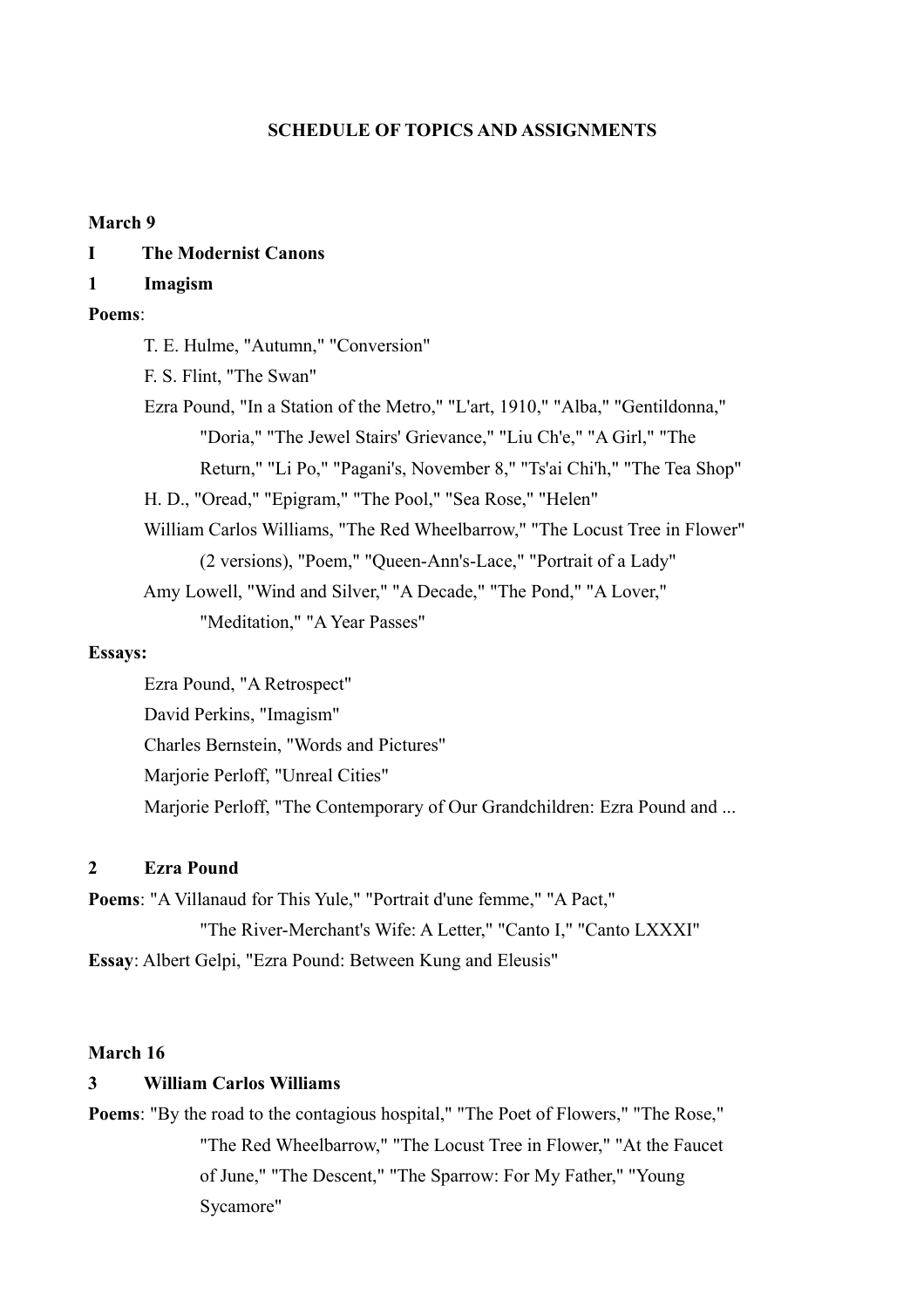**Essays**: Albert Gelpi, "William Carlos Williams: Mother-Son & Paterson" Marjorie Perloff, "To Give a Design: Williams and the Visualization of Poetry" Bram Dijkstra, "The Poem as Still-Life"

### **4 Women's Modernism**

**Essays**: Josephine Donovan, "Toward a Women's Poetics" Susan Stanford Friedman, "When a 'Long' Poem Is a 'Big' Poem: Self-Authorizing Strategies in Women's Twentieth-Century 'Long Poems'"

## **March 23**

# **5 H.D.**

**Poems:** "Oread," "Orchard," "Eurydice," "Hermes of the Ways," "Hyacinth," "Toward the Pyraeus," "The Charioteer," "Red Roses for Bronze" **Essays:** Cyrena N. Pondrom, "H.D. and the Origins of Imagism" Cassandra Laity, "H.D., Modernism, and the Transgressive Sexualities of Decadent-Romantic Platonism" Rachel Blau DuPlessis, "Romantic Thralldom and 'Subtle Geneologies' in H.D."

# **6 Sylvia Plath**

**Poems**: "Black Rook in Rainy Weather," "In Plaster," "Tulips," "I am Vertical," "The Colossus," "The Rabbit Catcher," "Burning the Letters" "Daddy," "Ariel" **Essays:** Marjorie Perloff, "The Two Ariels: The (Re)Making of the Sylvia Plath Canon" Sandra M. Gilbert, "A Fine, White Flying Myth: The Life/Work of Sylvia Plath"

#### **March 30**

# **II The Postmodern Canons**

# **7 Background**

Marjorie Perloff, "From Image to Action: The Return of the Story in Postmodern Poetry" Marjorie Perloff, "Postmodernism and the Impasse of Lyric" Paul Hoover, "Introduction"(Norton Postmodern Poetry)

# **8 Charles Olson**

**Poems**: "Tanto e Amara," "Moonset, Gloucester, December 1, 1957, 1:58 AM," "The K," "La Préface," "The Kingfishers," "The Praises," "In Cold Hell," "The Moon is the Number 18," "The Distances," "The Librarian," "La Torre,"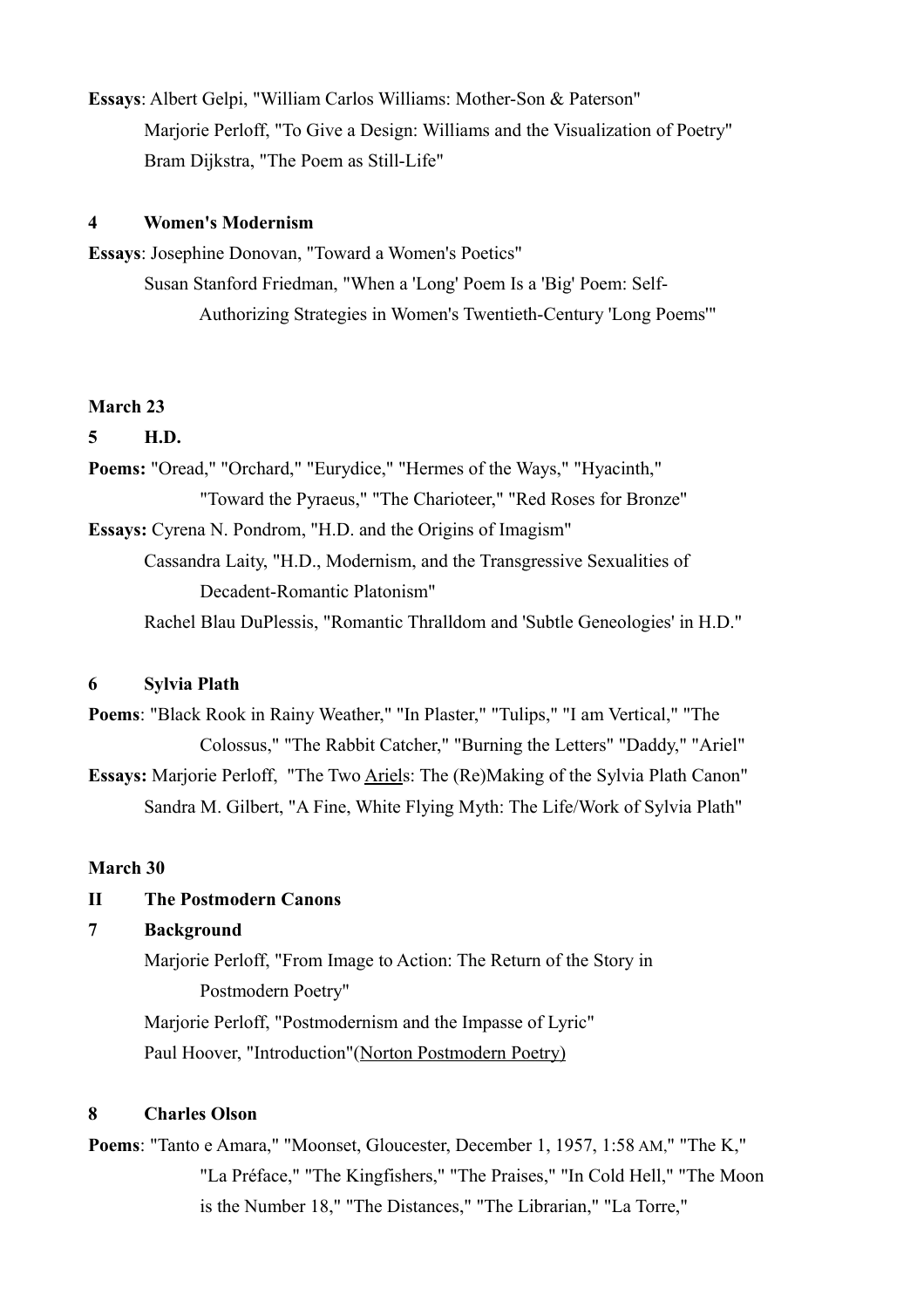"Variations Done for Gerald Van De Wiele"

**Essays:** Charles Olson, "Projective Verse"

George F. Butterick, "Charles Olson and the Postmodern Advance"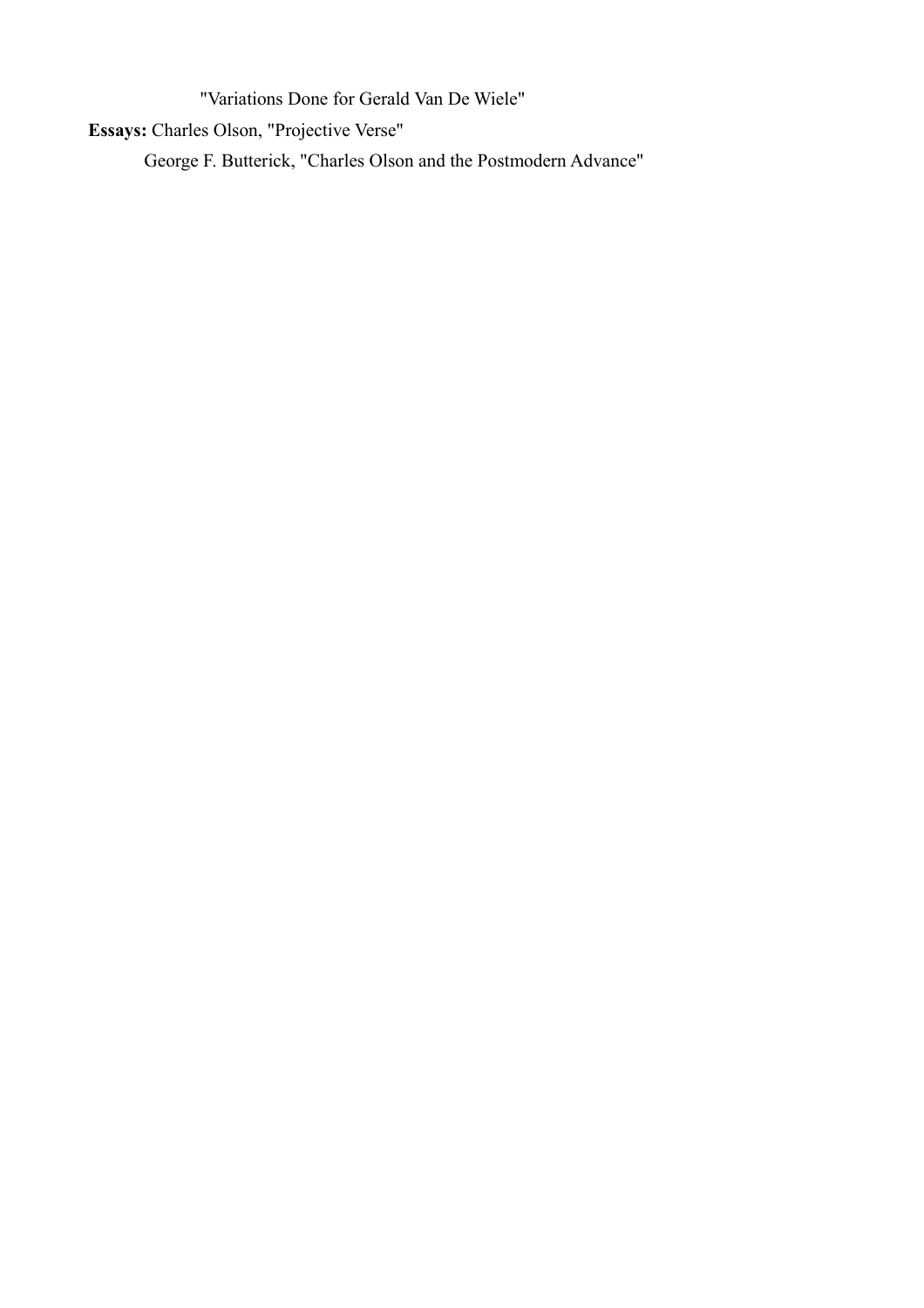### **PACKET**

- 1. T. E. Hulme, "Autumn," "Conversion"; F. S. Flint, "The Swan"
- 2. Ezra Pound, "In a Station of the Metro," "L'art, 1910," "Alba," "Gentildonna," "Doria," "The Jewel Stairs' Grievance," "Liu Ch'e," "A Girl," "The Return," "Li Po," "Pagani's, November 8," "Ts'ai Chi'h," "The Tea Shop"
- 3. H. D., "Oread," "Epigram," "The Pool," "Sea Rose," "Helen"
- 4. William Carlos Williams, "The Red Wheelbarrow," "The Locust Tree in Flower" (2 versions), "Poem," "Queen-Ann's-Lace," "Portrait of a Lady"
- 5. Amy Lowell, "Wind and Silver," "A Decade," "The Pond," "A Lover," "Meditation," "A Year Passes"
- 6. Ezra Pound, "A Retrospect"
- 7. David Perkins, "Imagism" (A History of Modern Poetry I: From the 1890s to the High Modernist Mode, Harvard UP, 1976)
- 8. Charles Bernstein, "Words and Pictures" (Content's Dream, Los Angeles: Sun & Moon Press, 1986)
- 9. Marjorie Perloff, "Unreal Cities" (The Poetics of Indeterminacy, Princeton UP, 1981)
- 10. Marjorie Perloff, "The Contemporary of Our Grandchildren: Ezra Pound and the Question of Influence" (Poetic License, Northwestern UP, 1990)
- 11. "A Villanaud for This Yule," "Portrait d'une femme," "A Pact," "The River-Merchant's Wife: A Letter," "Canto I," "Canto LXXXI"
- 12. Albert Gelpi, "Ezra Pound: Between Kung and Eleusis" ( A Coherent Splendor: The American Poetic Renaissance, 1910-1950, Cambridge UP, 1987)
- 13. "By the road to the contagious hospital," "The Pot of Flowers," "At the Faucet of June," "The Descent," "The Sparrow: For My Father," "Landscape with the Fall of Icarus," "The Rose," "Young Sycamore," "The Figure 5," from Kora in Hell: Improvisations, from I Wanted to Write a Poem
- 14. Albert Gelpi, "William Carlos Williams: Mother-Son & Paterson" (A Coherent Splendor: The American Poetic Renaissance, 1910-1950, Cambridge UP, 1987)
- 15. Marjorie Perloff, "To Give a Design: Williams and the Visualization of Poetry" ( The Dance of the Intellect. Studies in the Poetry of the Pound Tradition, Norwestern UP, 1985)
- 16. Bram Dijkstra, "The Poem as Still-Life" (Cubism, Stieglitz, and the Early Poetry of William Carlos Williams. Hieroglyphics of a New Speech, Princeton UP, 1969)
- 17. Josephine Donovan, "Toward a Women's Poetics" (Feminist Issues in Literary Scholarship, ed. Shari Benstock. Indiana UP, 1987)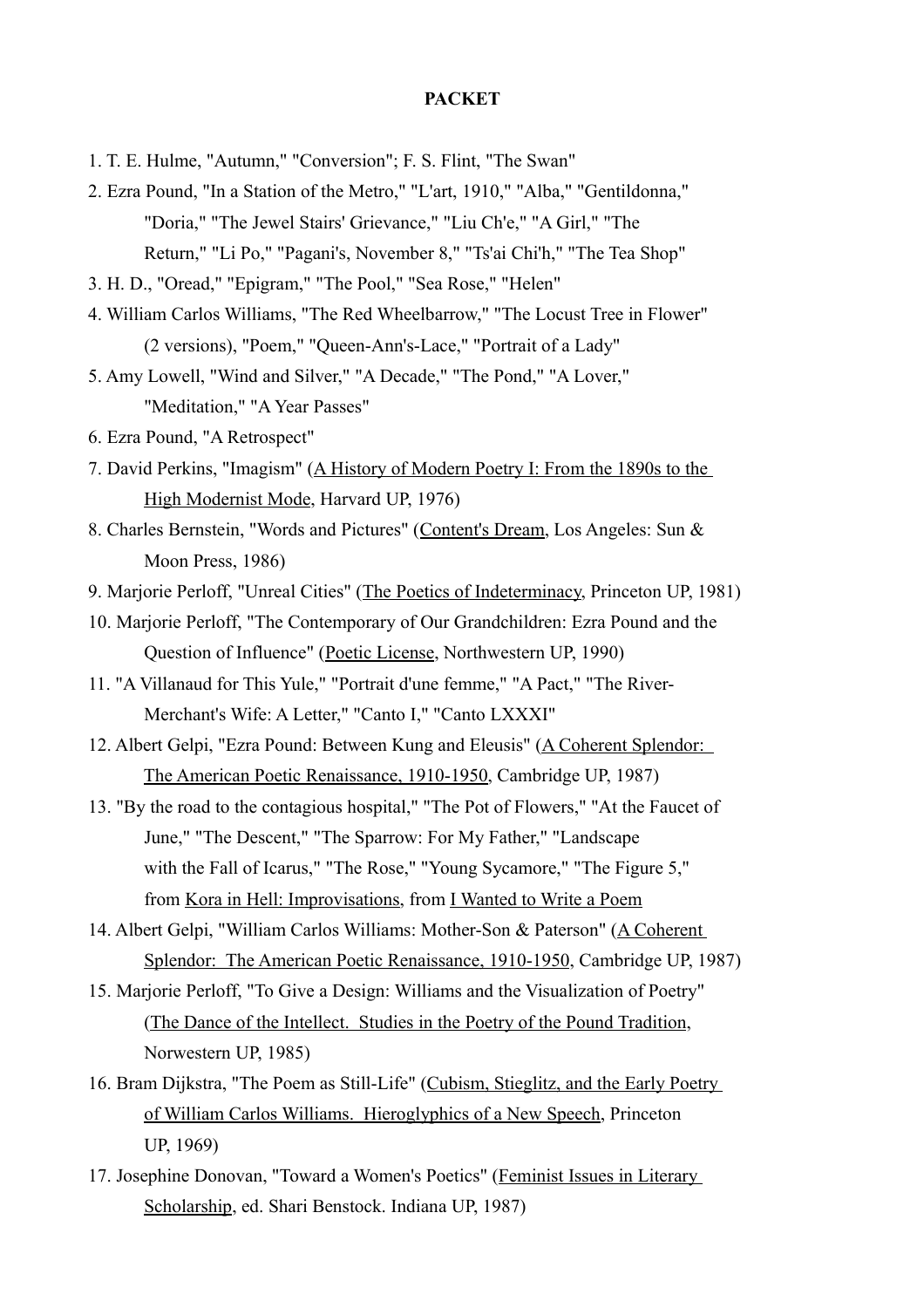- 18. Susan Stanford Friedman, "When a 'Long' Poem Is a 'Big' Poem: Self-Authorizing Strategies in Women's Twentieth-Century 'Long Poems'" ( Dwelling in Possibility. Women Poets and Critics on Poetry, ed. Yopie Prins & Maeera Shreiber. Cornell UP, 1997)
- 19. "Oread," "Orchard," "Eurydice," "Hermes of the Ways," "Hyacinth," "Toward the Pyraeus," "The Charioteer," "Red Roses for Bronze"
- 20. Cyrena N. Pondrom, "H.D. and the Origins of Imagism" ( Signets. Reading H.D., ed. Susam Stanford Friedman and Rachel Blau DuPlessis. U of Wisconsin Press, 1990)
- 21. Cassandra Laity, "H.D., Modernism, and the Transgressive Sexualities of Decadent-Romantic Platonism" (Gendered Modernisms. American Women Poets and Their Readers, ed. Margaret Dickies & Thomas Travisano. U of Pennsylviania P, 1996)